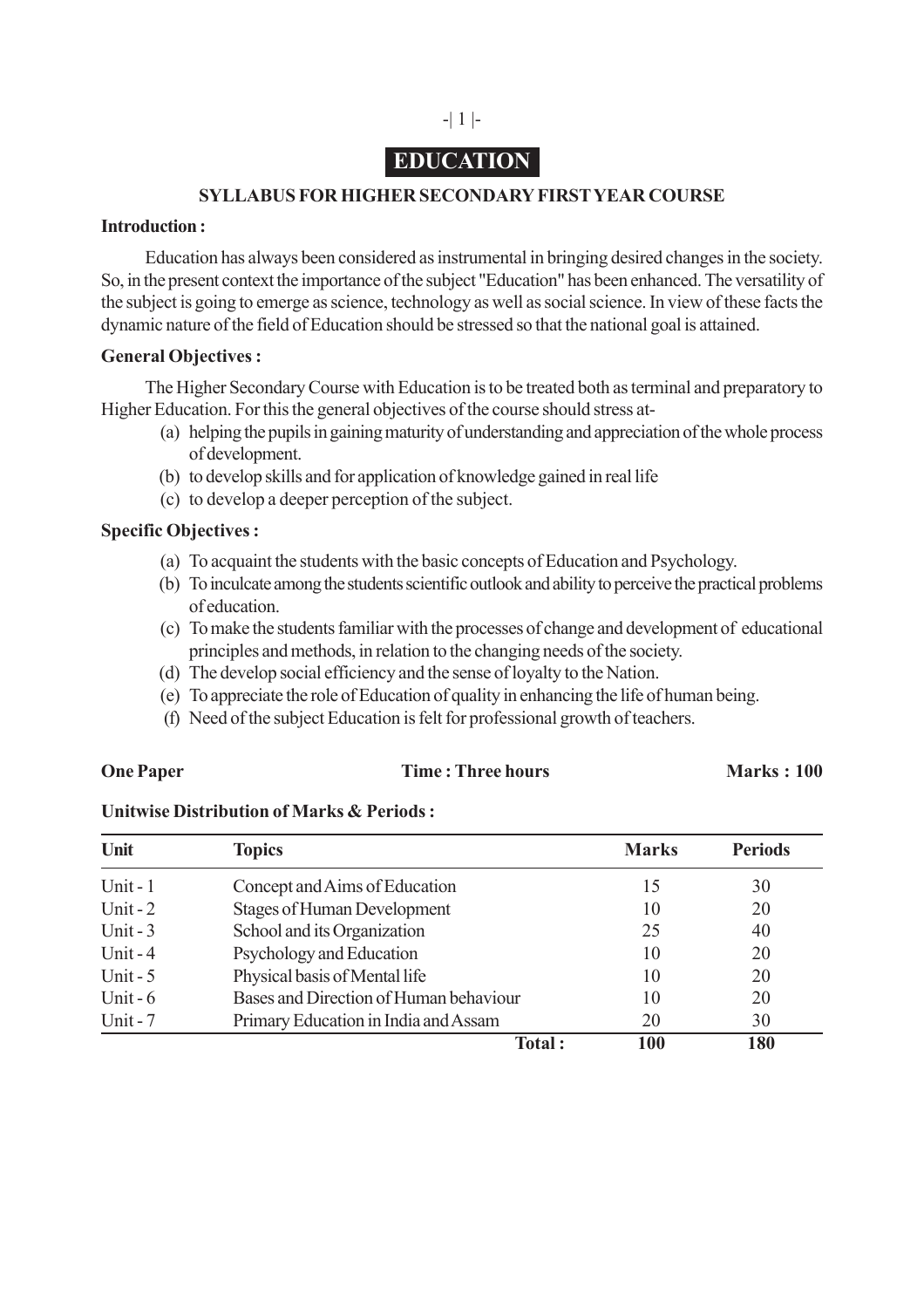-| 2 |-

## **Unitwise Distribution of Course Contents :**

|                                                   | <b>Unit-1: Concept and Aims of Education:</b>                                                                                                                                                                         | (Marks 15)     |
|---------------------------------------------------|-----------------------------------------------------------------------------------------------------------------------------------------------------------------------------------------------------------------------|----------------|
| (a)<br>(b)                                        | Meaning, definition, scope and types of education.<br>Aims of education - Individual, Social,                                                                                                                         | 05             |
|                                                   | Vocational and Democratic aim.                                                                                                                                                                                        | 05             |
| (c)                                               | Relation with Biology, Sociology, Philosophy,<br>Economics and Statistics.                                                                                                                                            | 05             |
| <b>Unit-2: Stages of Human Development:</b>       |                                                                                                                                                                                                                       | (Marks 10)     |
| (a)<br>(b)                                        | <b>Infancy</b><br>Childhood<br>Adolescence                                                                                                                                                                            | 03<br>03<br>04 |
| (c)                                               |                                                                                                                                                                                                                       |                |
|                                                   | Unit-3 : School and its Organization :                                                                                                                                                                                | (Marks 25)     |
| (a)<br>(b)                                        | Physical resources - School building and equipments,<br>library, role of technology in education (computer, internet,<br>E-mail, teleconferencing, website)<br>Human Resources: Teacher - Multiple role of teacher as | 05             |
|                                                   | motivator, Facilitator, Counselor, Innovator, their role in<br>the school and society.                                                                                                                                |                |
|                                                   | Students-Their role in the -school and society.                                                                                                                                                                       | 10<br>05       |
| (c)<br>(d)                                        | Guiding agencies- NCERT, UGC, SCERT, DIET.<br>Curriculum-Concept and need, principles of curriculum<br>construction, co-curricular activities.                                                                        | 05             |
| Unit-4 : Psychology and Education :               |                                                                                                                                                                                                                       | (Marks 10)     |
| (a)                                               | Concept, scope and relation between Education and<br>Psychology                                                                                                                                                       | 05             |
| (b)                                               | Educational Psychology and its significance.                                                                                                                                                                          | 05             |
| Unit-5 : Physical basis of Mental life :          |                                                                                                                                                                                                                       | (Marks 10)     |
| (a)                                               | Central Nervous system                                                                                                                                                                                                | 04             |
|                                                   | (b) Receptors and effectors                                                                                                                                                                                           | 02             |
| (c)                                               | Knowing process - concept of sensation, perception and<br>conception.                                                                                                                                                 | 04             |
| Unit-6 : Bases adn Direction of Human Behaviour : |                                                                                                                                                                                                                       | (Marks 10)     |
| (a)<br>(b)                                        | Concept of Needs, Drives, Instinct and Emotion.<br>Habit - Its importance, Formation and dissolution of                                                                                                               | 05             |
|                                                   | bad habits.                                                                                                                                                                                                           | 05             |
| Unit-7: Primary Education in India and Assam:     | (Marks 20)                                                                                                                                                                                                            |                |
| (a)                                               | Indigenous systems of education (Gurukula, Pathsala, Tol,                                                                                                                                                             |                |